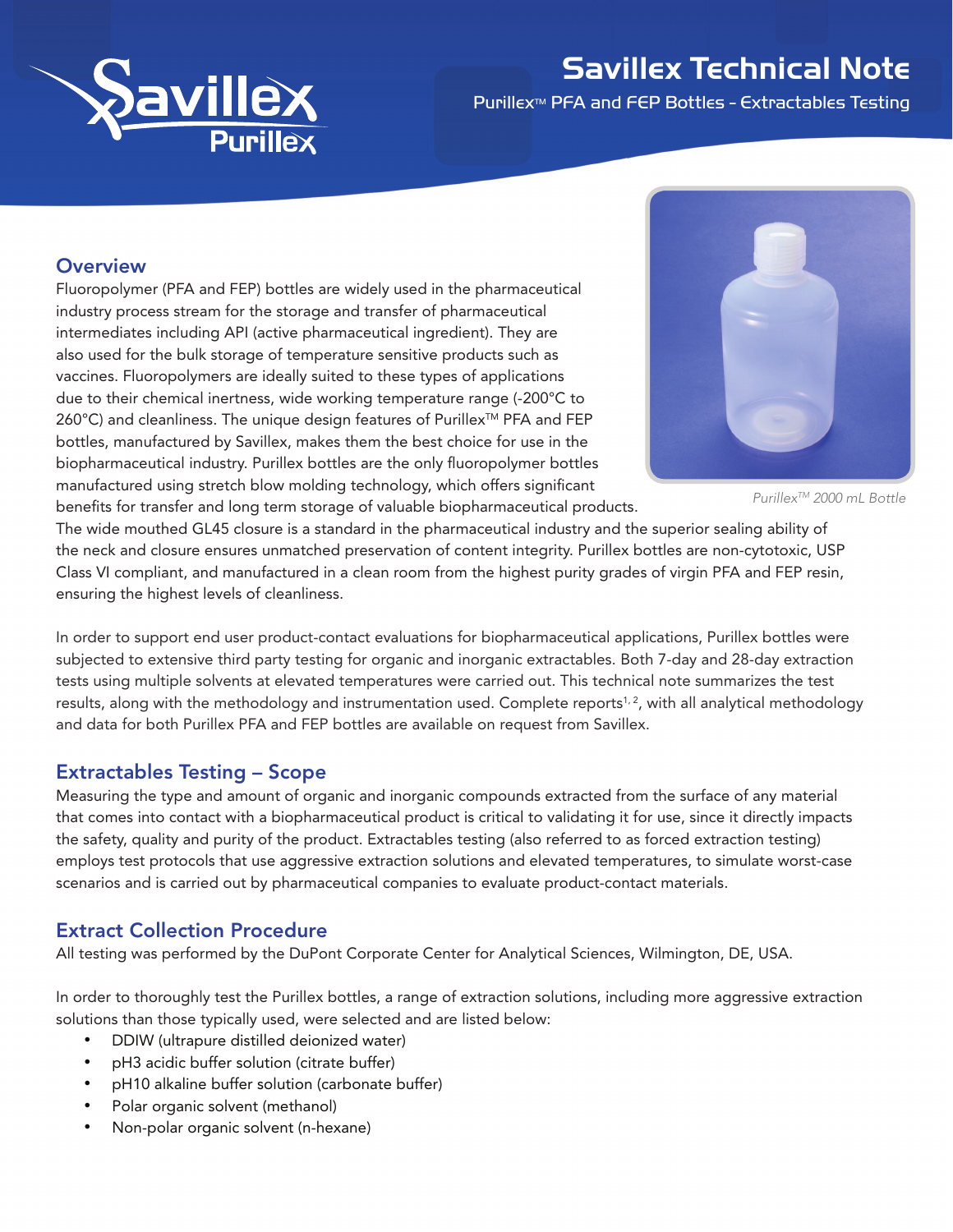Two different types of Purillex bottle were tested: 250 mL PFA and 250 mL FEP. Six samples of each type were tested for each of the five extraction solutions. All bottles were manufactured using high purity grades of DuPont™ Teflon® PFA and FEP resin. The bottles were autoclaved at 121°C for 75-90 minutes, allowed to cool and rinsed with DDIW prior to use.

One challenge with the use of complex extraction solutions is sourcing clean starting materials. The pH3 buffer was prepared using ACS grade anhydrous citric acid to create a 0.1 M citric acid solution. The pH10 buffer was prepared using ACS grade sodium carbonate and Sodium bicarbonate salts to create a 0.1 M carbonate solution. The methanol used for the extraction studies was semiconductor grade. The hexane used was HPLC grade. Despite the use of highest available purity reagents, blank contamination was an issue for some tests, as will be described later.

The bottles were filled with 250 mL of the extraction solutions and the Purillex closure fitted and tightened. As with all Purillex bottles, no closure liner or seal is required. The bottles containing DDIW were kept at 70°C while the remaining extraction solutions were kept at 35°C. Of the six bottles filled with each of the extraction solutions, three bottles were sampled after seven days and the remaining three bottles were sampled after 28 days. The surface contact area of the bottles (total extractable area) was calculated to be 160.96 cm² (0.0161 m²).

## Instrumentation and Analytes

The extracts were measured using the following techniques and instrumentation:

#### Organic Techniques

- • HPLC (UV detection) Agilent 1100 Series
- LC/MS Agilent 1100 Series MSD
- GC-MS Agilent 7890A Series/5975C MSD
- Total organic carbon Analytik Jena multi N/C 2100S TOC analyzer
- GC Agilent 7890A Series
- Conductivity conductivity meter
- GC-FID Agilent 7890A Series/6850 FID

#### Organic Analytes

- HPLC/UV/MS four different methods were used to cover the widest possible range of compounds APCI and ESI used in both positive and negative modes
- GC-FID, GC/MS direct and headspace analysis for semivolatiles and volatiles
- TOC analyzer inorganic carbon (IC) subtracted from total carbon to give TOC. IC was measured following a phosphoric acid digestion.

#### Inorganic Techniques

- ICP-MS Thermo Element2 HR-ICP-MS (DDIW samples)
- • ICP-MS Agilent 7500ce ICP-QMS (pH3 and pH10 samples)
- • ICP-MS Agilent 7700x ICP-QMS (methanol and hexane samples)

#### Inorganic Analytes

In accordance with the requirements of methods currently being developed for the measurement of elemental impurities in pharmaceutical products, all analytes listed in USP Chapter 232 and ICH Guideline Q3D Classes 1, 2A, 2B and 3 were measured. The analyte list is:

Ag, As, Au, Ba, Cd, Co, Cr, Cu, Hg, Ir, Li, Mo, Ni, Os, Pb, Pd, Pt, Rh, Ru, Sb, Se, Sn, Ti, V

#### Note:

- Mn was also analyzed but has been removed from the USP Chapter 232 analyte list
- The samples were measured using a combination of ICP-MS instrumentation as described above
- Full method details for both organic and inorganic analytes can be found in the complete reports<sup>1, 2</sup>, available from Savillex on request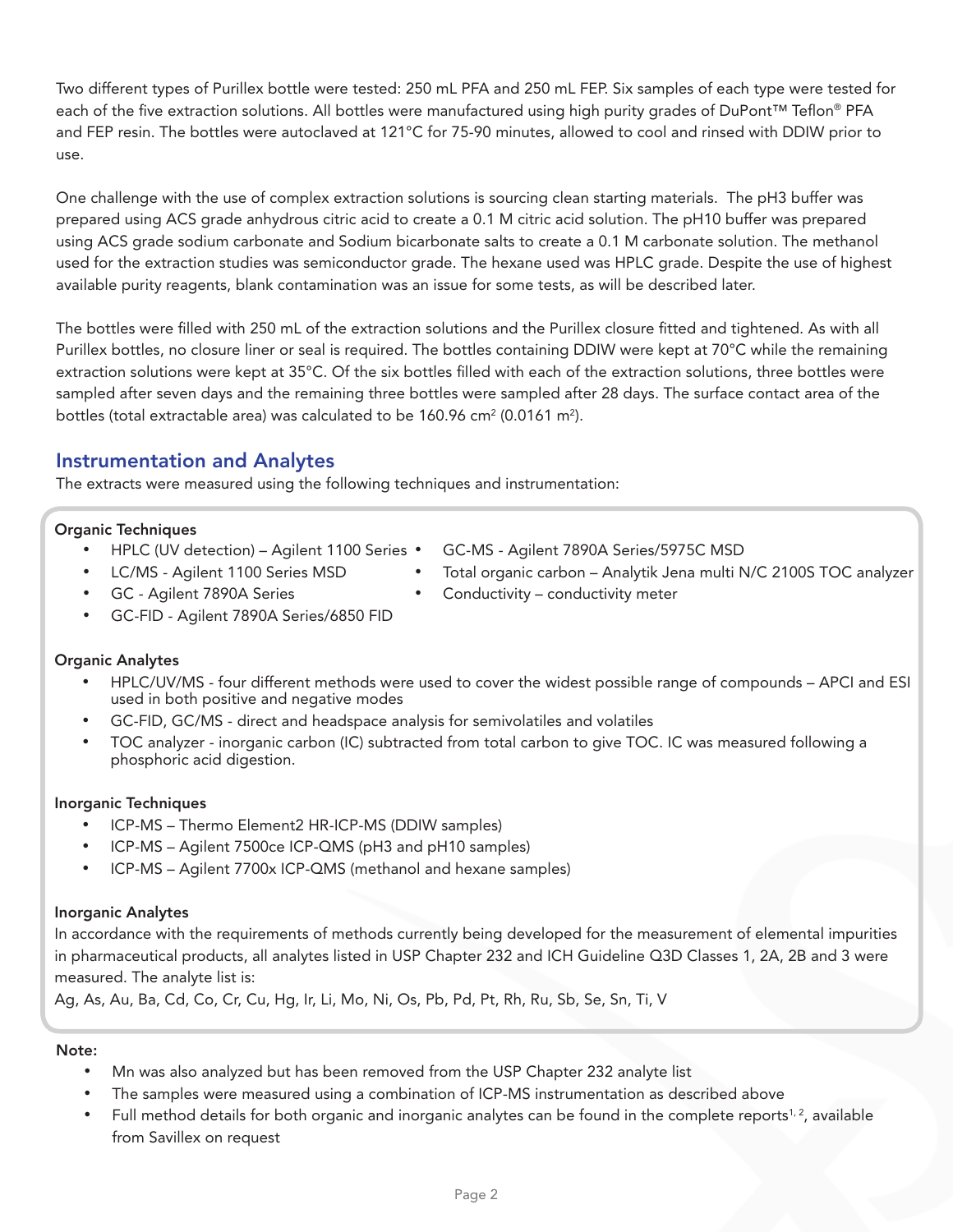## **Results**

#### Organic Analytes

HPLC/UV/MS - no detectable non-volatile compounds were found (no observable difference between blank and sample) in any of the extraction solutions, for both 7-day and 28-day extracts, and for both PFA and FEP.

GC-FID, GC/MS - no detectable semivolatile or volatile compounds were found (no observable difference between blank and sample) in any of the extraction solutions, for both 7-day and 28-day extracts, and for both PFA and FEP.

Chromatograms generated for each measurement are shown in the complete reports $1, 2$ .

TOC Analyzer - no detectable TOC levels were found (no observable difference between blank and sample) in the DDIW, for both 7-day and 28-day extracts, and for both PFA and FEP. The other extraction solutions were not measured due to the fact that high levels of carbon were present in the blank solutions. Detection limit and quantitation limit for TOC were 0.48 and 1.69 mg/L respectively.

Conductivity - conductivity changes could potentially indicate the extraction of compounds unidentified by other techniques. No significant change in conductivity was detected over 28 days.

#### Inorganic Analytes

Of all trace metals analysis techniques in common use, ICP-MS (especially HR-ICP-MS) is by far the most sensitive. While pharmaceutical analysis for trace metals has been typically performed by ICP-OES, it was decided to use the much more sensitive technique of ICP-MS. Full quantitative analysis (method of standard additions) was used throughout. Semiquantitative analysis, though faster, is only accurate to +/-30% at best, and so was not used. Due to the very high sensitivity of ICP-MS, it is very difficult to obtain very low blanks with organic or complex inorganic extraction solutions – even though ACS and semiconductor grade reagents were used. For this reason, hexane extract data was not reported since the hexane (HPLC grade) contained inorganic impurities, and the analysis of the hexane extract was indistinguishable from the blank.

Ultratrace levels of some metals were detected in some of the other sample extracts. The highest total levels were found in the pH3 buffer, as expected, due to its strong extraction power for metals. Even so, the total weight of all measured analytes extracted from each bottle by the pH3 buffer was less than 0.0125 ug (12.5 ng) - an extremely small amount. The other solutions extracted less than 0.0063 ug (6.3 ng). Expressed as analyte weight found per square meter of contact area with the bottle surface, all extracts were found to contain less than 1 ug/m² (total of all analytes measured).

Analyte concentrations were not significantly different in the PFA bottle extractions compared to the FEP bottle extractions, although the methanol extract in PFA had slightly lower analyte concentrations than in FEP. No significant concentration increase was observed in the 28-day extracts compared to the 7-day extracts.

A summary of the inorganic results is shown below. The complete reports<sup>1, 2</sup> express analyte concentration in the extract solution, on a per analyte basis, in ug/m $^3$ . For convenience, the table below gives a total concentration (sum of all inorganic analytes) in ug/m<sup>3</sup> for each solvent and bottle type. This is also expressed as total weight (ug) of inorganic analytes (sum of all inorganic analytes) extracted from each 250 mL bottle. Finally, this total weight of inorganic analytes extracted is expressed as weight per contact area (ug/m²), using a value of 0.0161 m² for the contact surface area of a 250 mL bottle.